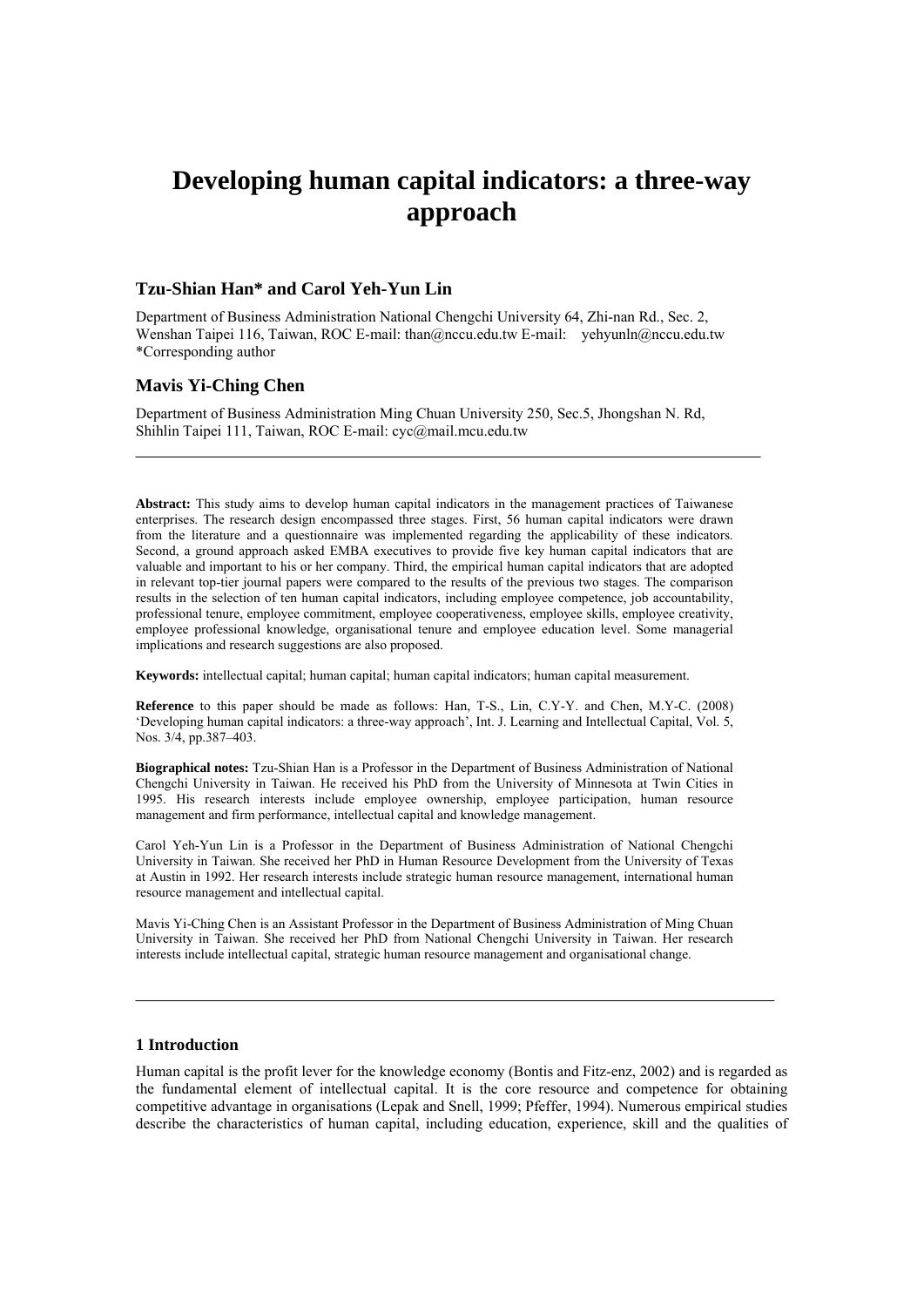management that exert a positive effect on organisational performance (Finkelstein and Hambrick, 1996; Huselid, 1995; Pennings et al., 1998; Wright et al., 1995). The employees who possess knowledge, skills and experience constitute the human capital that create value for organisations (Chen, 1999). Building up human capital and retaining intangible assets have become important management issues for modern corporations.

Numerous scholars have focused on human capital research and accumulated a considerable amount of results in the last decade. In the meantime, many corporate executives are concerned with measuring the concepts of human capital. Among all the human capital indicators available today, the Intellectual Capital Report published by the Skandia Intellectual Capital Team in 1994 is, by far, the most notable and comprehensive piece of research. The Skandia group is the most advanced company in the field of intellectual capital reporting/planning among all Scandinavian corporations. Following the Skandia intellectual report, the researchers who became dedicated to empirical studies of human capital include Bontis (1999), Bontis and Fitz-enz (2002), Bukh et al. (2001), Dzinkowski (2000), Edvinsson and Malone (1997), Knight (1999), Roos et al. (1997), Stewart (1997), Sveiby (1997) and Van Buren (1999).

Although many researchers have explored and measured human capital, some problems still exist in its measurement. Friedman et al. (1998) have suggested that there are three sets of challenges to human capital. First, the notion of human capital has remained a vague and ambiguous concept and the traditional financial measurements based on tangible assets are inadequate for intangible human capital. Second, it is difficult for managers to change their views and motives to obtain, manage and enhance human capital as valuable capital rather than expendable resources. Third, it will mislead managers into making improper decisions because of the ignorance of the proper disclosure and sound measurements of human capital. Therefore, it is crucial to delineate the proper human capital measurement and accurate indicators. As Bukh et al. (2001) argued, hardly any human capital literature features a comprehensive discussion of the indicators.

In addition to the statements above, numerous studies have focused on European or US management practices up to now, with little research on Asia. For example, Chen et al. (2004) mentioned that there is limited intellectual capital research related to Chinese enterprises. Whether or not the currently available human capital indicators are suitable for Taiwanese enterprises needs investigation. For these reasons, this study aims to consolidate the existing empirical research results and the viewpoints of business executives to probe a set of good human capital indicators.

The following sections first illustrate and substantiate the concept and measurement of human capital and then introduces a three-stage research design to refine the human capital indicators. Afterwards, the research findings are presented and finalised, with the concluding remarks as references for academics and practitioners.

#### **2 Literature review**

# *2.1 The importance of human capital*

From the resource-based view, the strategic assets that are apparently valuable, rare, inimitable and nontransferable can contribute to the competitive advantage of firms (Barney, 1991; Wernerfelt, 1984). Mouritsen (1998) noted that human capital can be regarded as an organisation's important strategic asset. Today's firms continuously create products, services and processes in response to rapidly changing, competitive and dynamic environments and these firms need to achieve their goals through the knowledge, skills and creativeness of the human resources within the organisation (Burud and Tumolo, 2004).

The term 'human capital' came from human capital theory, which refers to the knowledge, attitudes and skills that are developed and valued primarily for their economically productive potential (Baptiste, 2001). The economic value of education means the present value of past investments in the skills of people (Becker, 1964; Schultz, 1961). The continuous investment and development of employee skills and knowledge leads to expected firm productivity. Thus, an organisation should protect its investments in human capital to prevent brain drain.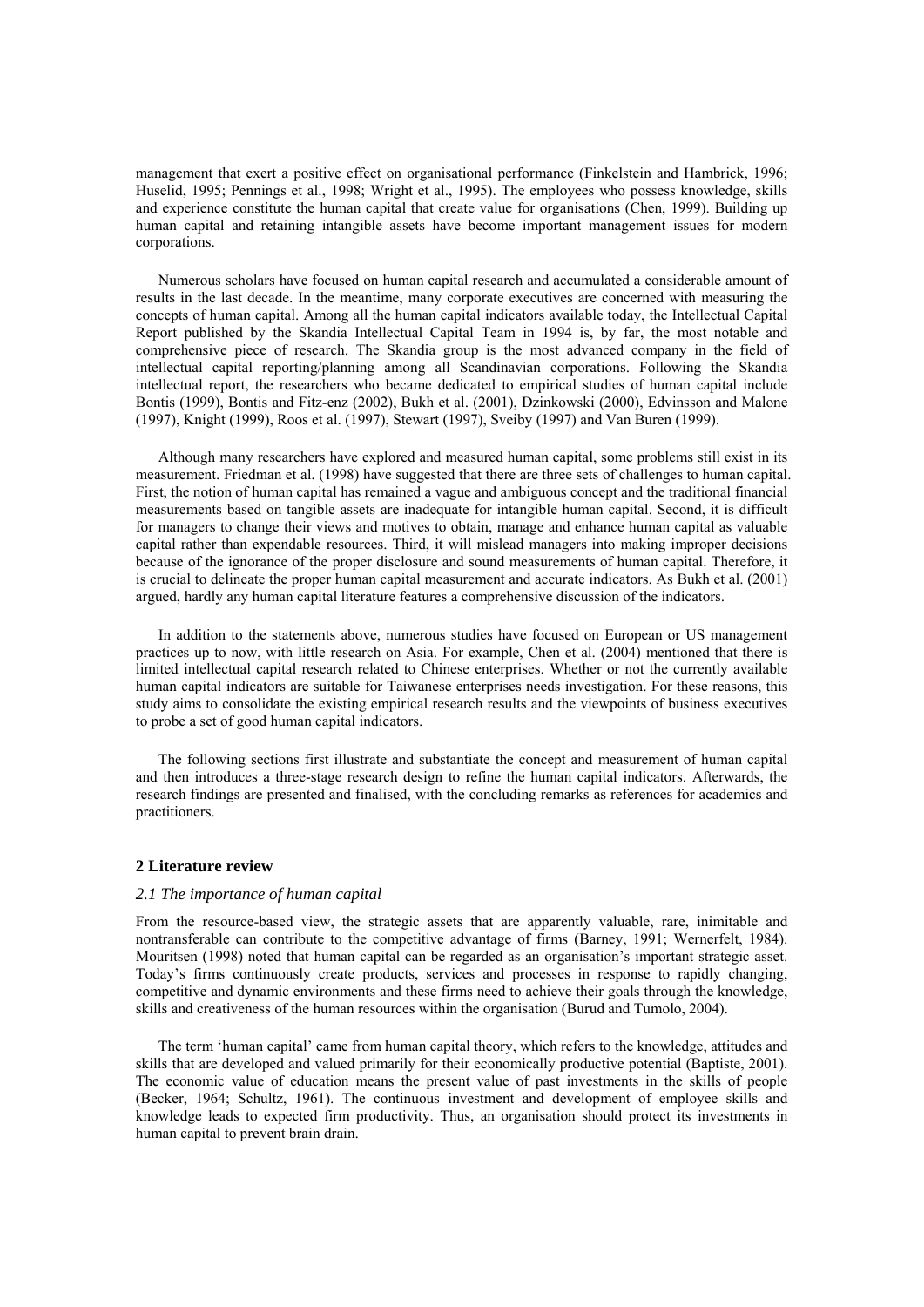The following reasons may contribute to the positive impact of human capital on firm performance: First, the talent may facilitate enterprises in improving their business processes for better strategic and operational effectiveness (Kaplan and Norton, 1997). Second, under the conditions of increasing global competition, organisation survival depends on the employee's innovative capability. Continuous learning and employee growth facilitates the transformation of knowledge into innovative products or services and cultivates a firm's innovative capability (Becker, 1964; Mincer, 1974). Third, the qualified and preeminent human resources in firms accompany high-quality products and services, maintaining the existing customers and developing new ones (Pennings et al., 1998). It is crucial for firms to retain and strengthen human capital with challenging and satisfying work, opportunities for growth and advancement, the recognition of achievements and fair and competitive compensation (Roberts and Hirsch, 2005).

#### *2.2 The definitions of human capital*

Human capital can be classified into national, industrial and organisational levels (Becker, 1964). This present study attempts to explore the contents of human capital from the perspective of organisational management. Most scholars agree that human capital represents the knowledge, competence, technical skill and experiences of the human resources who yield economic value for the organisation (Hitt et al., 2001). Ulrich (1998) expanded the scope of skills, experience and knowledge and argued that human capital is composed of employee competence and commitment, highlighting the employee willingness to contribute.

The fruitful human capital definitions proposed by scholars are in Table 1. After synthesising these definitions, we believe that it is essential to broaden the contents of human capital to contain multiple arguments. We define human capital as the core assets of an organisation, namely knowledge, skills, experience, competence, attitude, commitment and individual personal characteristics. These elements are transformed into intangible assets that create profits and productivity.

### *2.3 The measurement of human capital*

The relevant literature on human capital measurement is continuously growing. Marr et al. (2003) have identified five main reasons why organisations are seeking to measure intellectual capital: to help the organisation formulate strategies, to evaluate the strategy execution, to assist in decision-making for diversification and expansion, to use it as a basis for compensation and finally to communicate measures with external stakeholders. Likewise, human capital is the primary component of intellectual capital. It is essential for firms to measure human capital when evaluating organisational effectiveness and externally disclose human capital to raise the organisation's image, as well as investor confidence.

Bukh et al. (2001) proposed a generic intellectual capital model for its measurement. This model illustrates three closely linked elements: 'what is', 'what is done' and 'what happens'. 'What is' information is connected to the question of 'do we have the right resource portfolio?' These resources typically refer to employees, customers, processes and technology. 'What is done' information focuses on the question of 'are we carrying out the right qualification or upgrade activities?' Training, customer development, processes and technology improvements make qualification activities visible. 'What happens' information is concerned with the question of 'have the activities we carried out worked?' These consequences include employee and customer satisfaction and increases in the firm's added value.

Focused on the measurement of human capital, Bukh et al. (2001) explained that "what is" states the formal qualifications of employees, such as the level of education, work experience, organisational tenure, professional certification and so on. For example, Brooking and Motta (1996) used the level of education, professional licences/qualifications and work-related knowledge to measure human capital. Hitt et al. (2001) measured human capital through the level of education and organisational tenure.

'What is done' refers to the investment activities for human capital that are already done by an organisation, like employee training, leadership and motivational activities. For instance, Edvinsson and Malone (1997) and Sveiby (1997) used the average days of employee training and the average cost of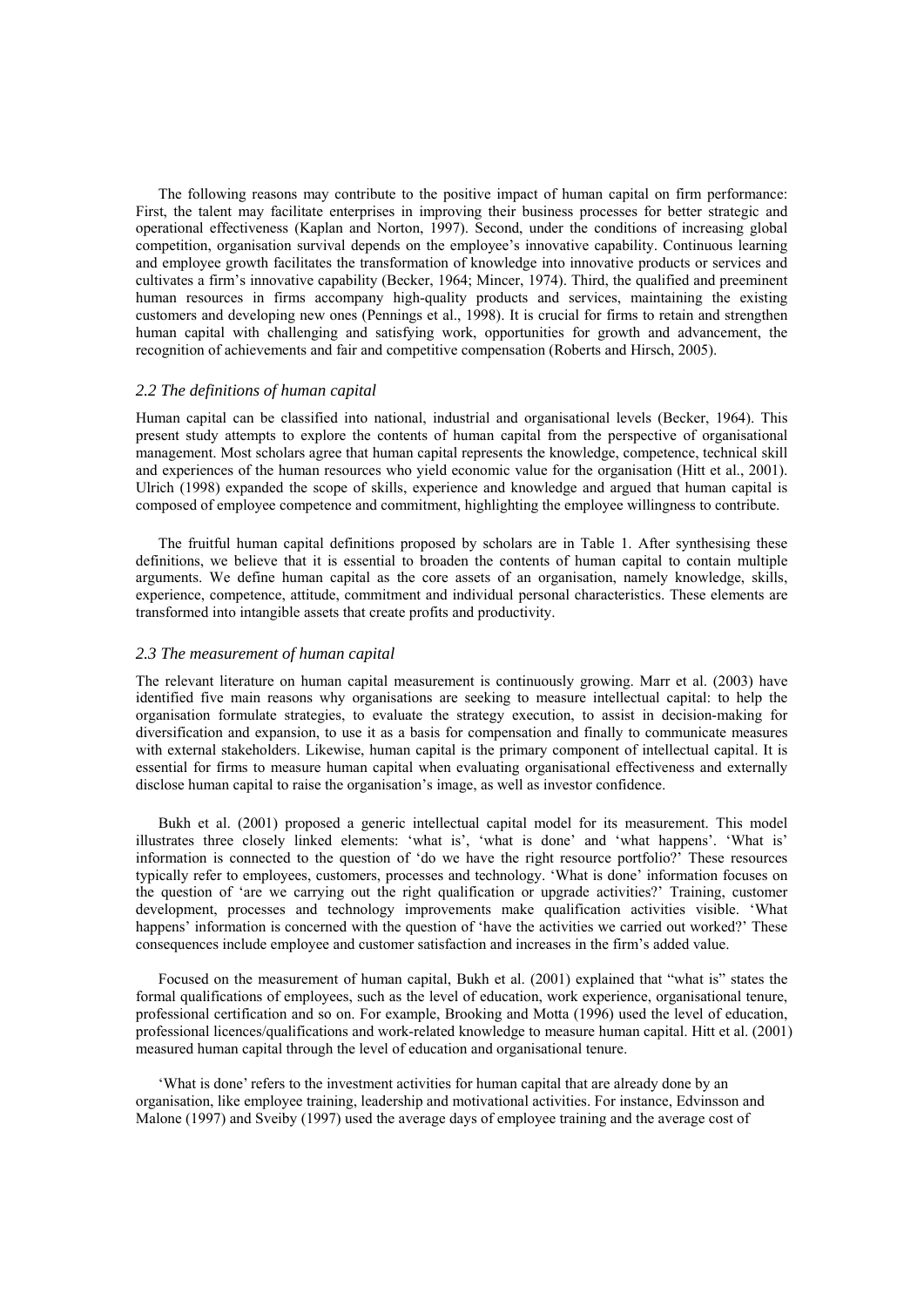| Scholar                     | Definitions of human capital                                                                                         |  |
|-----------------------------|----------------------------------------------------------------------------------------------------------------------|--|
| Baptiste (2001)             | Employee knowledge and skills that produce economic potential<br>for organisations                                   |  |
| Becker (1964)               | The economic value of education                                                                                      |  |
| Bontis and Fitz-enz (2002)  | Employee knowledge, competence and experience                                                                        |  |
| Bontis (1999)               | Employee implicit knowledge; employee intellect in terms<br>of work                                                  |  |
| Booth (1998)                | Employee skill, training and attitudes                                                                               |  |
| Brooking and Motta (1996)   | Human assets are employee experience, knowledge, competence<br>and creativity                                        |  |
| Brooking (1997)             | Leadership abilities, management skills, professional skills,<br>problem-solving skills and creative abilities       |  |
| Davis and Noland (2002)     | Improvement/accumulation of employee competence<br>through education                                                 |  |
| Dzinkowski (2000)           | Employee know-how, competence, skills and<br>professional knowledge                                                  |  |
| Edvinsson and Malone (1997) | Competence, knowledge, skills and employee and<br>executive experience                                               |  |
| Grantham et al. (1997)      | A firm's capacity to solve problems by utilising<br>employee knowledge                                               |  |
| Hitt and Ireland (2002)     | The pool of knowledge and skills with the value of a company                                                         |  |
| Horibe (1999)               | Knowledge and experience of the people related to work                                                               |  |
| Hudson (1993)               | Genes, education, experience and attitudes towards life and work                                                     |  |
| Johnson (1999)              | Knowledge base of the workforce, employee competence and<br>attitude and the characteristics of leaders and managers |  |
| Leliaert et al. (2003)      | The skills, competence, reputation and potential of an individual                                                    |  |
| Luthans $et$ al. (2004)     | Personal experience, level of education, professional skills,<br>knowledge and creative ideas                        |  |

Table 1 The summary of definitions for human capital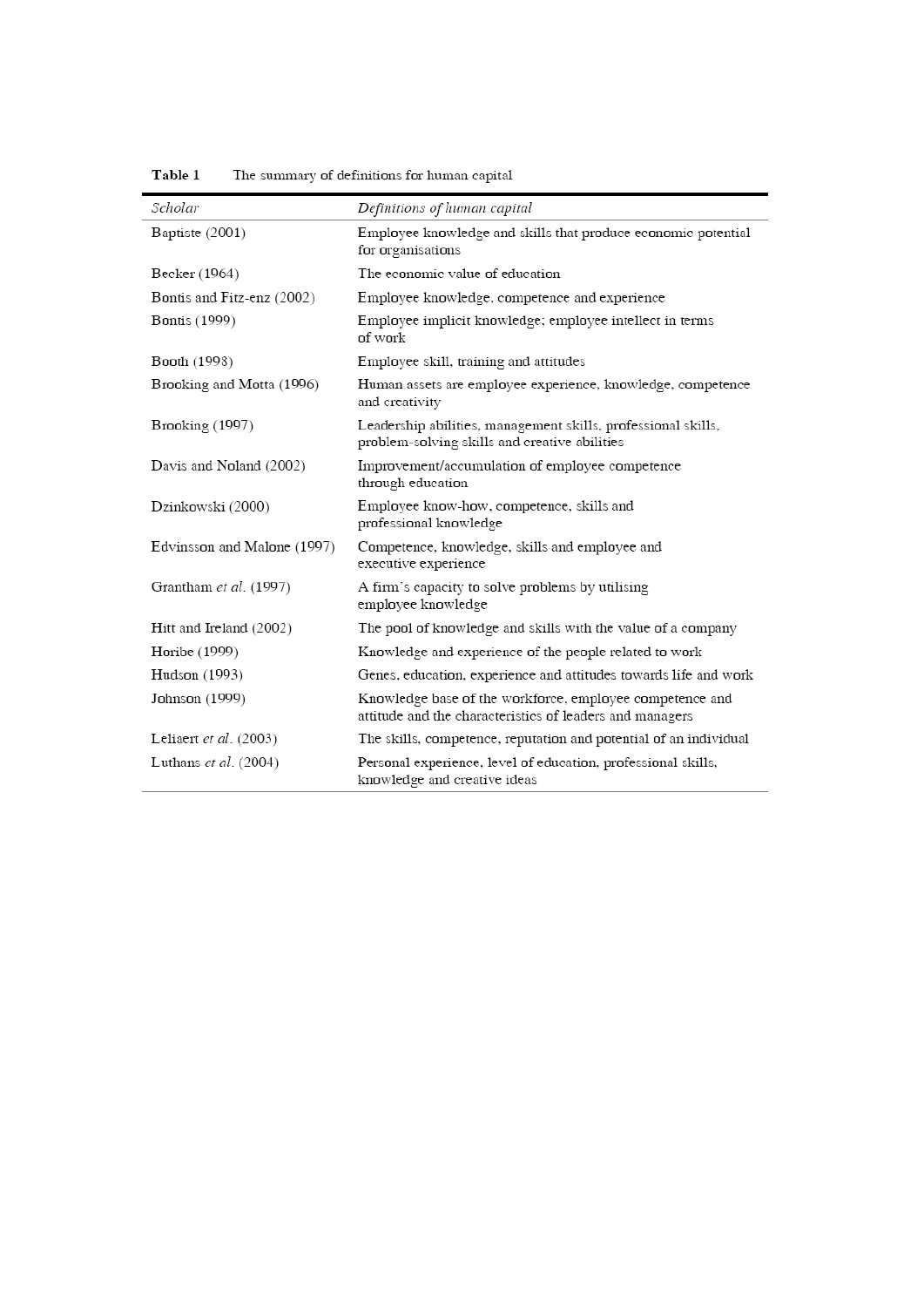Table 1 The summary of definitions for human capital (continued)

| Scholar                     | Definitions of human capital                                                                                                                                                                                            |
|-----------------------------|-------------------------------------------------------------------------------------------------------------------------------------------------------------------------------------------------------------------------|
| Lynn (1998)                 | The stock of knowledge, skills and unique abilities possessed<br>by employees                                                                                                                                           |
| Molyneux (1998)             | Group knowledge, skills, professional technique and employee interpersonal<br>networks                                                                                                                                  |
| Nelson and Winter<br>(1982) | Tacit knowledge of individuals owned by organisation members                                                                                                                                                            |
| Roos et al. (1997)          | Human capital is composed of three dimensions, as follows:                                                                                                                                                              |
|                             | 1 the ability to compete: employee skills and knowledge                                                                                                                                                                 |
|                             | 2 work attitude: affected by motive, behaviour and personal ethics                                                                                                                                                      |
|                             | 3 quickness in response: ability to innovate, imitate, adapt and integrate                                                                                                                                              |
| Roos et al. (1998)          | Work competence, attitude and quickness in response                                                                                                                                                                     |
| Saint-Onge (1996)           | Employee attitudes, including assumptions toward matter, values and beliefs                                                                                                                                             |
| Sandberg (2000)             | Human competence at work does not refer to all knowledge and skills, but<br>the ones that people use when working                                                                                                       |
| Stewart (1997)              | The ability of employees to solve customer problems; the source of the<br>innovative capacity of an organisation; includes employee attitude,<br>organisational tenure, employee turnover rate, experience and learning |
| Sveiby (1997)               | The ability of employees to create tangible and intangible assets                                                                                                                                                       |
| Tomer (1999)                | Certain soft characteristics, such as spirit, leadership style, vision, morals<br>and ethics                                                                                                                            |
| Ulrich (1998)               | Competence multiplied by commitment                                                                                                                                                                                     |
| Van Buren (1999)            | Knowledge, skills and competence owned by people in an organisation                                                                                                                                                     |
| Wu (2000)                   | Management team, professional skills, creativity and loyalty                                                                                                                                                            |

employee training per year. Bukh et al. (2001) adopted the ratio of investment in training to the total of the salaries paid and Roos et al. (1997) applied the index of leadership to measure human capital.

'What happens' represents the effectiveness of these activities on human capital through such measures as job satisfaction, productivity, the level of salary and turnover rate (Bontis and Fitz-enz, 2002; Bukh et al., 2001; Sveiby, 1997; Van Buren, 1999). However, formulating the appropriate human capital measures for 'what is', 'what is done' and 'what happens' depends on the general organisational identity and the specific form of management activities that firms need (Bukh et al., 2001).

Wright and Snell (1991) regarded organisational competitiveness management as an open system, with a Human Resources Management (HRM) system as one of the subsystems. In the HRM system, technical skills and competence were regarded as 'input'; employee behaviours were in the process of 'transformation' and employee satisfaction and job effectiveness were the 'output' of the subsystem. The perspective of Wright and Snell (1991) is similar to Bukh et al.'s (2001) 'what is', 'what is done' and 'what happens' statements.

'What is' and 'what is done' information are employees competence and the competence upgrading activities implemented by firms, representing the 'input' and 'process' dimensions of human capital. Moreover, 'what happens' is the 'output' dimension of human capital resulting from human resource input and investment. Firms can develop the Input-Process-Output (IPO) framework to measure their own human capital and achieve an integrated and exclusive effectiveness. Nowadays, most human capital indicators can be categorised within the IPO framework of 'what is', 'what is done' and 'what happens' information.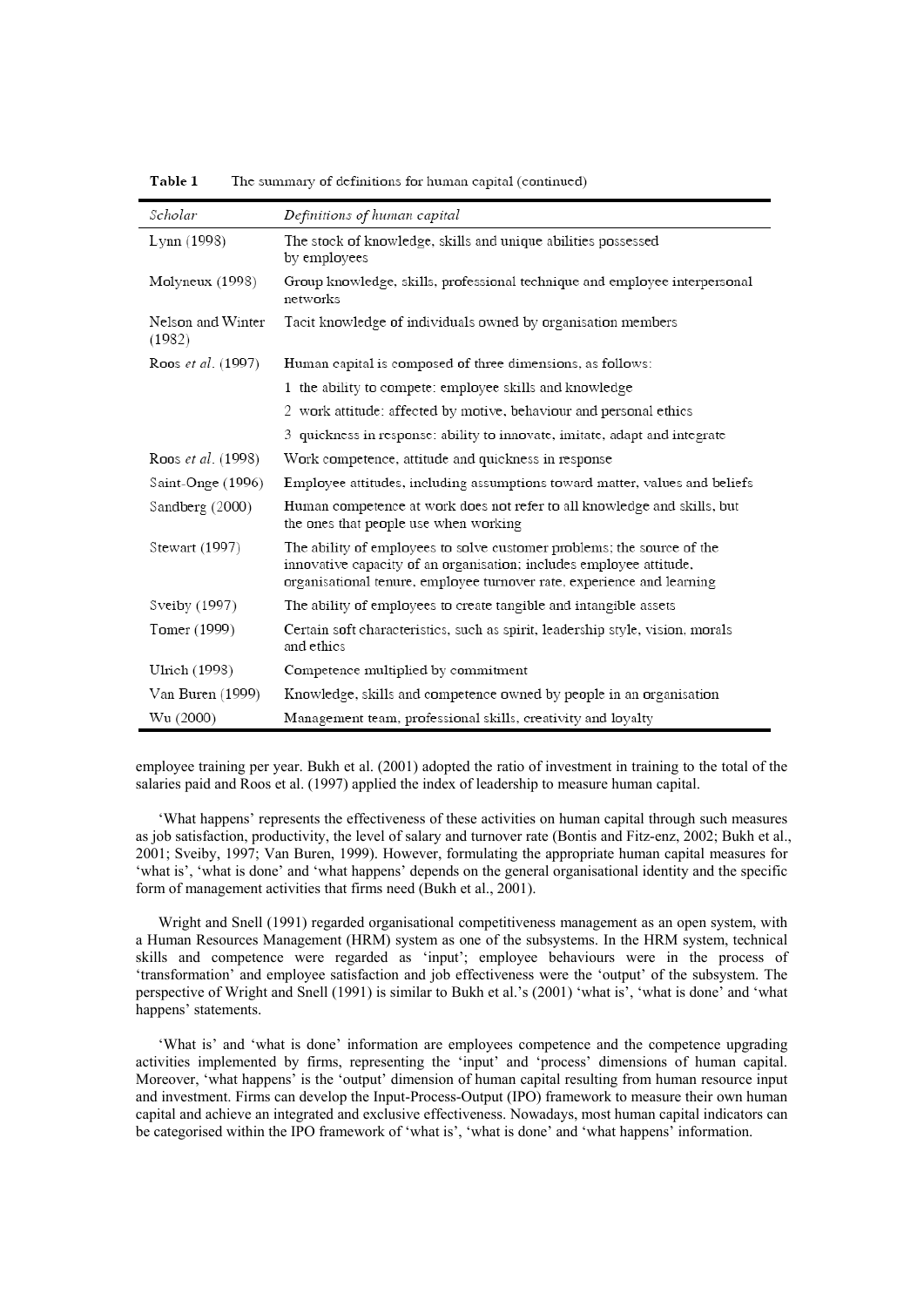#### **3 Research design**

The research design involved three stages in refining the practicable human capital indicators that are fit for Taiwanese enterprises. In the first stage, 56 human capital indicators (see Appendix) were drawn from previous empirical studies<sup>1</sup> and a mailed questionnaire was implemented to enquire from the respondents about the applicability of these indicators. The survey items were measured by a four-point scale, from 'highly inapplicable' to 'highly applicable'. Based on the Taiwan Economic Journal (TEJ) databank, a total of 1574 questionnaires were mailed in 2004 and 251 complete surveys were returned. The response rate was 15.94%. Approximately 80% of the respondents were at the management level and the provided information is more likely to reflect management practices in reality. The proportion of male and female participants was 64% to 36%, respectively. The industry distribution of our sample was composed of the manufacturing industry (45.5%), the information and service industries (20.5%, respectively), the financial industry  $(7.0\%)$  and others  $(6.6\%)$ .

In the second stage, we adopted a ground approach. Human capital was defined in an open questionnaire and numerous EMBA executives from National Chengchi University were invited to list five human capital indicators that are valuable and important to his or her company. We successfully contacted 122 EMBA executives from October to November 2005 and collected a total of 608 human capital indicators. The survey results were provided by male (57%) and female (43%) respondents. Approximately 75% of the participants were managers. The sample was composed of the service industry (37.7%), the manufacturing industry  $(21.3\%)$ , the information industry  $(17.2\%)$ , the financial industry  $(12.3\%)$  and others (11.5%).

In the third stage, enfolding the empirical human capital studies used in relevant top-tier journals strengthened the academic and practical value of these human capital indicators. Podsakoff et al. (2005) examined the management journals' influence, using citations from 28 journals over the past 20 years. The findings showed seven top-tier journals accounting for 61% of all of the citations, namely, the Administrative Science Quarterly (ASQ), the Academy of Management Review (AMR), the Academy of Management Journal (AMJ), the Strategic Management Journal (SMJ), the Journal of Applied Psychology (JAP), Personnel Psychology (PerPsych) and Organisational Behaviour and Human Decision Processes (OBHDP).

Among these journals, ASQ, AMR, AMJ and SMJ had papers related to the topic of human capital at the organisational level. We searched for empirical studies from these four journals that were related to human capital and that were done in the past decade. We compared the indicators that were adopted in these articles with those of the previous two surveys. The contents of these journal papers will be provided in the next section to avoid redundancy.

# **4 Results**

#### *4.1 An analysis of the applicability survey on human capital indicators*

Table 2 reports the selection of ten applicable human capital indicators in the first-stage survey. The 'ratio-type' indicators included organisational tenure and professional tenure. The others were 'degree-type' indicators, such as the level of education, cohesive force of employees, management leadership skills, organisation identification, employee cooperativeness, employee job satisfaction, job accountability and employee competence. Although the education level seems to be the common indicator to value human capital, the results indicate that most Taiwanese enterprises place more emphasis on 'degree-type' indicators.

We further investigated the distribution and differences of the human capital indicators among the industries. The results showed that among the ten applicable indicators, the manufacturing industry adopts 'professional tenure' (47.34%) most often, while the information industry emphasises the 'level of education' (21.43%), the financial and service industries value 'employee cooperativeness' (7.73% and 22.22%, respectively) and 'organisational tenure' (7.43%) is often adopted as human capital measurement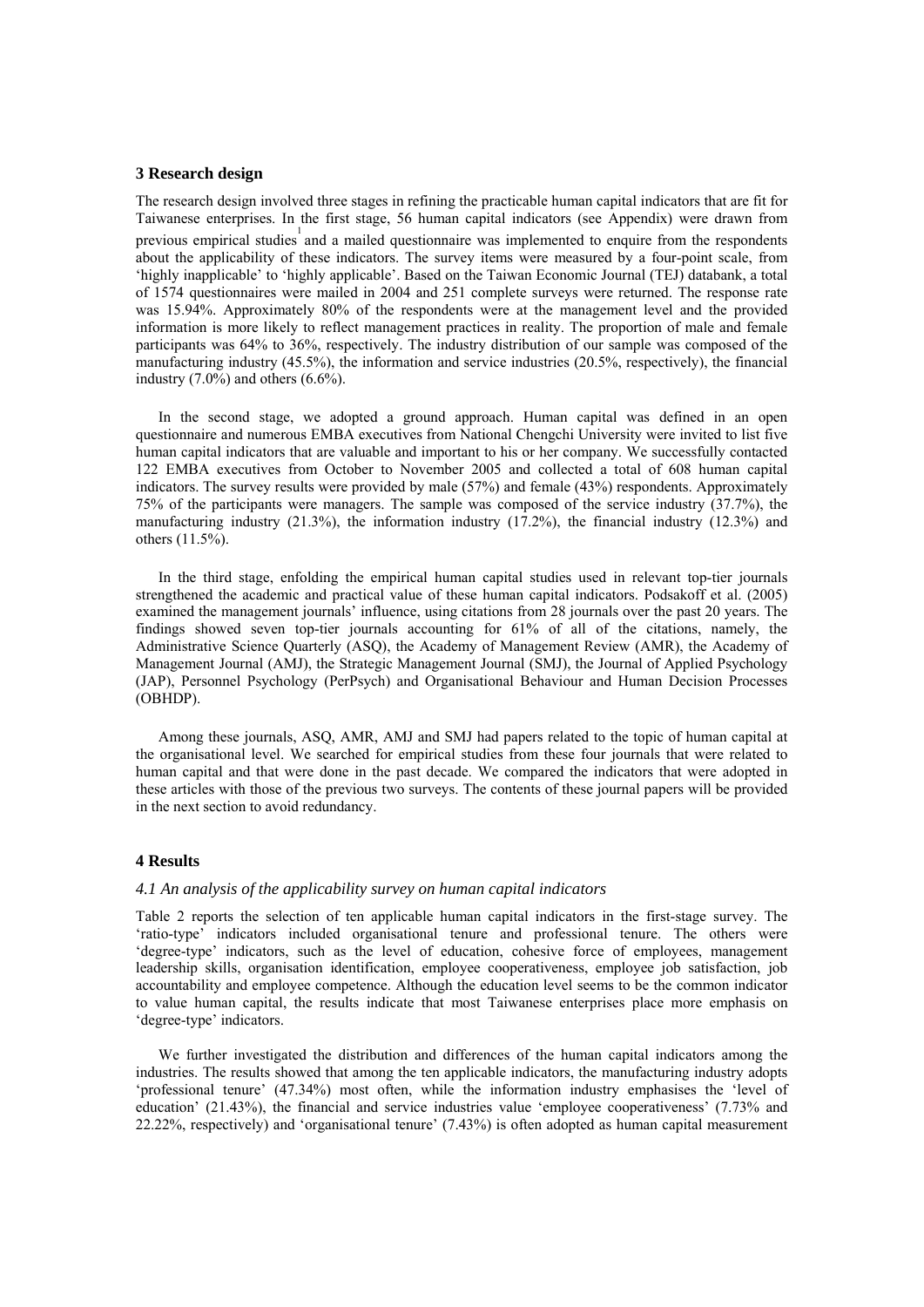in other industries, like construction and academic research.

| Ranking | Items                                    | Frequency | Percentage (%) | Total |
|---------|------------------------------------------|-----------|----------------|-------|
| 1       | Level of education                       | 231       | 92.40          | 250   |
| 2       | Cohesiveness of employees                | 224       | 89.60          | 250   |
| 3       | Leadership skills of the management team | 217       | 87.15          | 249   |
| 4       | Organisation identification              | 215       | 86.00          | 250   |
| 5       | Employee cooperativeness                 | 214       | 85.94          | 249   |
| 6       | Job satisfaction                         | 212       | 85.83          | 247   |
| 7       | Professional tenure                      | 214       | 85.60          | 250   |
| 8       | Employee competence                      | 214       | 85.60          | 250   |
| 9       | Job accountability                       | 210       | 84.00          | 250   |
| 10      | Organisational tenure                    | 209       | 83.94          | 249   |

Table 2 The top ten applicable human capital indicators in the first stage

# *4.2 An analysis of the ground approach to the human capital indicators*

For the ground approach in the second stage, we classified the results of the open questionnaire survey. A total of 16 human capital indicators were derived, as shown in Table 3. According to the top ten rankings of human capital indicators, there were five items that were consistent with the results of the first stage: job accountability, employee competence, professional tenure, employee commitment (the cohesive force of employees and organisation identification were combined in the indicator) and employee cooperativeness. The new additions to the list were employee skills, the personal characteristics of the employees, employee professional knowledge, communication skills and employee creativity. Most of the EMBA executives considered the job accountability of employees as an important indicator; however, the level of education, which ranked first in the previous survey, dropped out of the top ten list.

We explored the variations of these human capital indicators among industries. The human capital indicators that the manufacturing, information, financial, service and other industries deemed as crucial profit levers were as follows: 'employee cooperativeness' (29.41%) for manufacturing, 'employee creativity' for information and service (26.32% and 47.37%), 'professional knowledge of employees' (18.84%) for financial and 'communication skills' (16.67%) for other industries, such as medicine and academic research.

The indicators above, based on industry levels, were different from the first survey. The differences between the results could be the following reasons. First, other new indicators appeared in the ground approach, except for the selection of the ten applicable human capital indicators in the first survey. Second, the industry proportion was also unbalanced between the two stages. For example, the proportions of the manufacturing industry in the two stages were 45.5% and 21.3%, respectively. In general, employee cooperativeness was regarded in the survey results as an important human capital factor in the manufacturing, service and financial industries.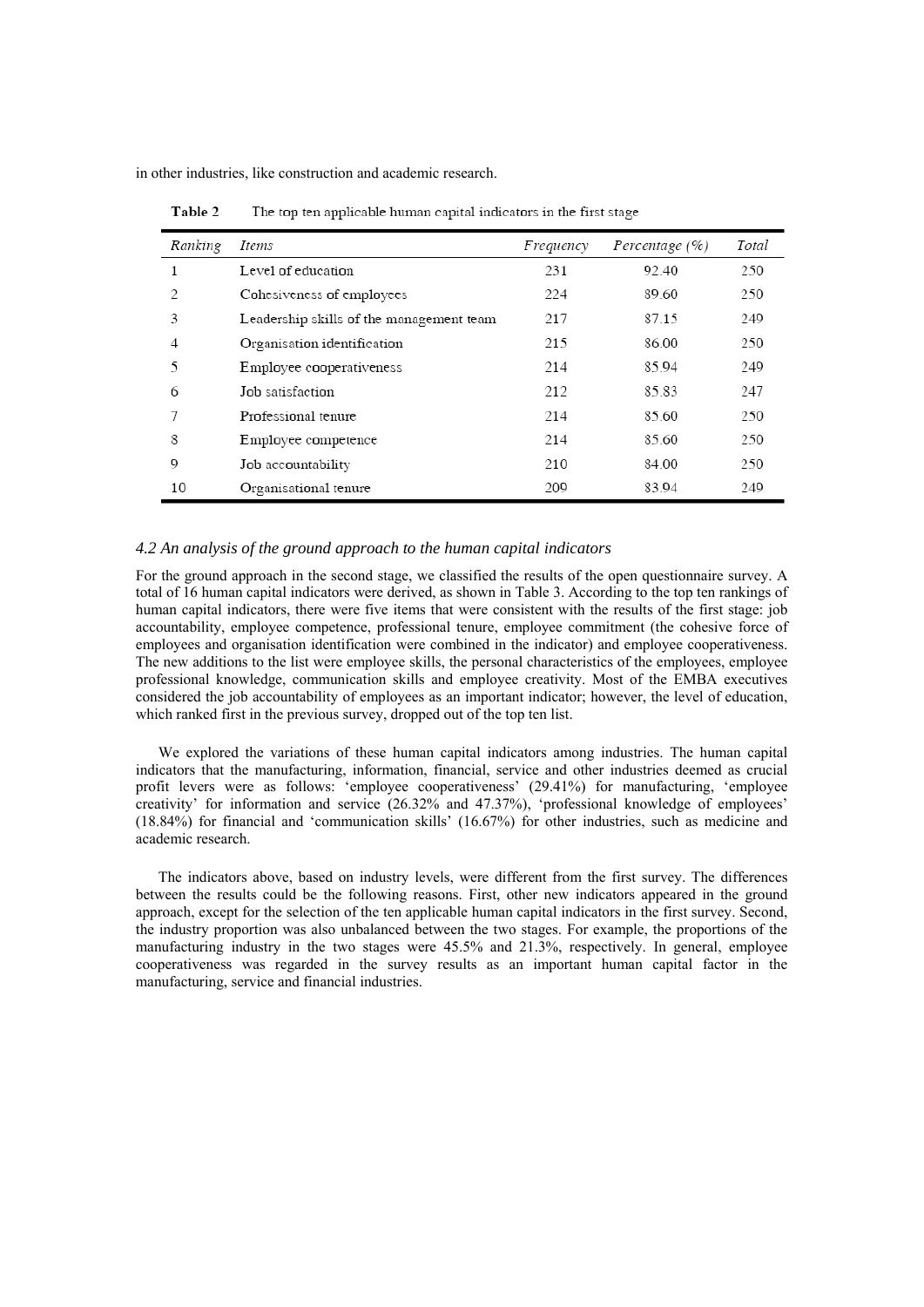| Ranking        | Human capital indicator                  | Frequency | Percentage (%) |
|----------------|------------------------------------------|-----------|----------------|
| 1              | Job accountability                       | 86        | 14.1           |
| $\overline{2}$ | Employee competence                      | 84        | 13.8           |
| 3              | Employee skills                          | 74        | 12.2           |
| 4              | Professional tenure                      | 72        | 11.8           |
| 5              | Personal characteristics of employees    | 71        | 11.7           |
| 6              | Employee professional knowledge          | 70        | 11.5           |
| 7              | Employee commitment*                     | 69        | 11.4           |
| 8              | <b>Employee</b> creativity               | 19        | 3.1            |
| 9              | Communication skills                     | 18        | 3.0            |
| 10             | Employee cooperativeness                 | 17        | 2.8            |
| 11             | Level of education                       | 12        | 2.0            |
| 12             | Leadership skills of the management team | 0         | 1.5            |
| 13             | Job satisfaction                         | 3         | 0.5            |
| 14             | Human resource development/planning      | 2         | 0.4            |
| 15             | Physical strength of employees           | 1         | 0.2            |
| 16             | Ages of employees                        | 1         | 0.2            |
| Total          |                                          | 608       | 100            |

Table 3 The distribution of human capital indicators in the second stage

\* Employee commitment combined with employee cohesiveness and Note: organisation identification.

# *4.3 A comparison of the human capital indicators in top-tier journal papers to the previous results*

The present research used human capital indicators that were adopted from some top-tier journals to identify the differences or consistencies of the previous practical surveys on Taiwanese enterprises. The empirical indicators were derived from ASQ, AMJ and SMJ (after 1997) and the findings are shown in Table 4. These measures, adopted by scholars, contrasted those from the previous two stages, representing eight consistent human capital indicators that include professional tenure, the level of education, employee skills, employee cooperativeness, employee competence, employee commitment, the professional knowledge of the employees and employee creativity. Moreover, the human capital indicators that are most frequently applied by these articles are employee skills, the level of education and professional tenure.

We made a comparison of the three sets of human capital indicators in Table 5. Four indicators were consistent through all of the three stages (employee competence, professional tenure, employee commitment and employee cooperativeness). We figured that 80% of the human capital indicators that were valued by Taiwanese enterprises (in the first and second stages) were the same as those in academic research. Eventually, we obtained ten practicable human capital indicators, including employee competence, job accountability, professional tenure, employee commitment, employee cooperativeness, employee skills, employee creativity, the professional knowledge of the employees, organisational tenure and the education level of the employees.

According to the IPO framework with the issues of 'what is', 'what is done' and 'what happens', the final ten practicable human capital indicators were examined based on the three issues above. Table 6 reveals that five human capital indicators belong to 'what is', two indicators belong to 'what is done' and five indicators fall into 'what happens'. Employee skills and employee professional knowledge simultaneously fall into 'what is' and 'what is done', because skills and professional knowledge can be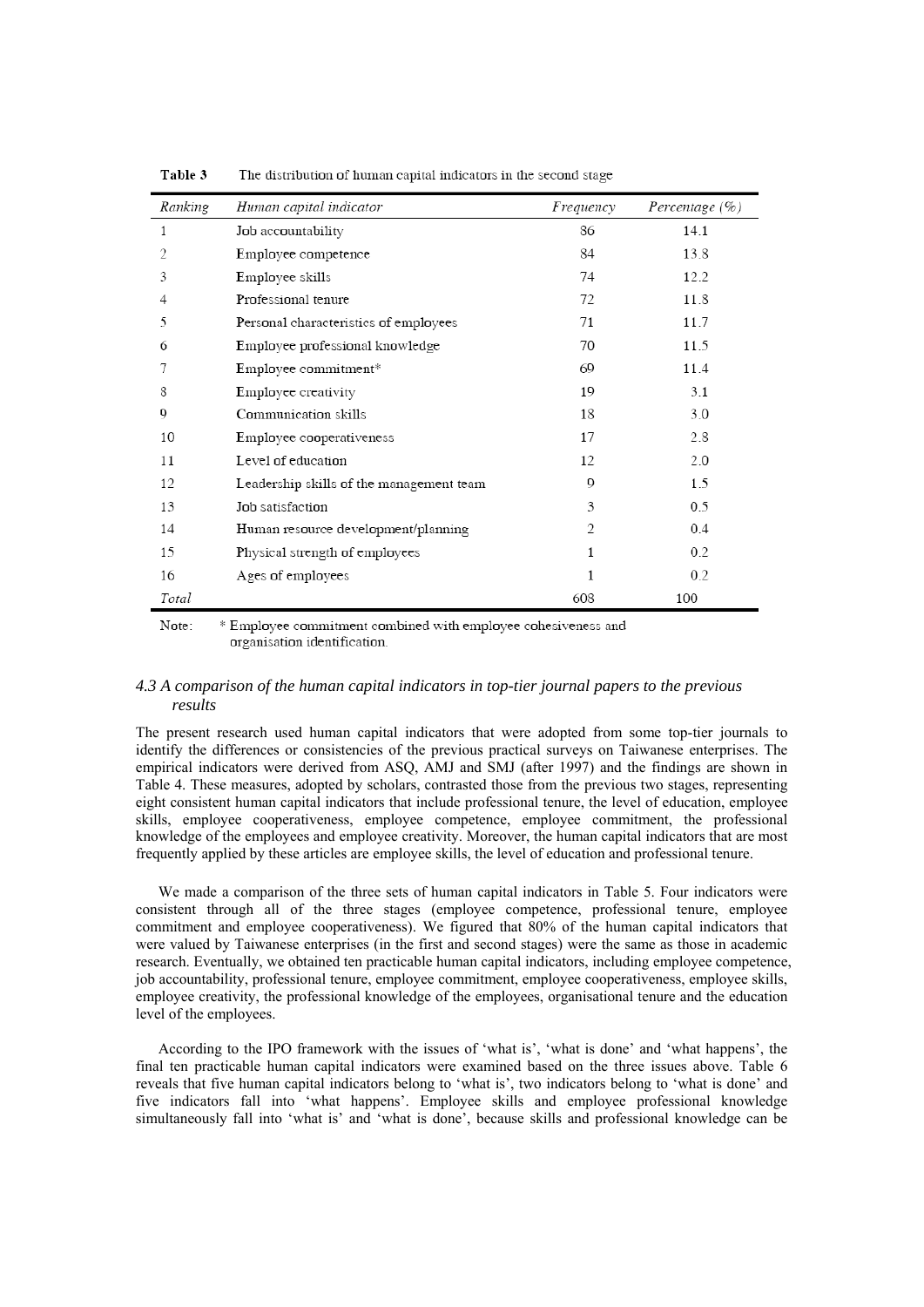gained before the employees enter the firm or are enhanced via comprehensive development within the firm.

| Author(s)                     | Journal | Items of human capital                                            | Human capital indicators<br>from the surveys |
|-------------------------------|---------|-------------------------------------------------------------------|----------------------------------------------|
| Gimeno et al.                 | ASQ     | Similar industrial experience                                     | Professional tenure                          |
| (1997)                        |         | Relevant work experience                                          | Professional tenure                          |
|                               |         | Level of education                                                | Level of education                           |
| Hatch and Dyer<br>(2004)      | SMJ     | Does an employee need to have a<br>degree in technical education? | Level of education                           |
|                               |         | Is a technical test used in recruitment?                          | Employee skills                              |
|                               |         | What is the level of<br>employee training?                        | Employee skills                              |
|                               |         | How much does an employee<br>participate in teamwork?             | Employee cooperativeness                     |
|                               |         | How much time does an employee<br>spend on solving problems?      | Employee competence                          |
|                               |         | How much previous industrial<br>experience does an employee have? | Professional tenure                          |
|                               |         | How high is the employee<br>turnover rate?                        | Employee commitment                          |
| Hitt et al.                   | AMJ     | Quality of alma mater                                             | Level of education                           |
| (2001)                        |         | Experience accumulated in<br>the organisation                     | Organisational tenure                        |
| Skaggs and<br>Youndt $(2004)$ | SMJ     | Compared to our competitors,<br>our company:                      |                                              |
|                               |         | • spends more money on<br>employee training                       | Employee skills                              |
|                               |         | $\bullet$ spends more time<br>training employees                  | Employee skills                              |
|                               |         | • hires employees with rich<br>work-related experience            | Professional tenure                          |
|                               |         | • hires employees with previous<br>training in relevant fields    | Employee skills                              |
|                               |         | • hires employees with high levels<br>of education                | Level of education                           |
| Subramaniam                   | AMJ     | Our employees are highly skilled                                  | Employee skills                              |
| and Youndt<br>(2005)          |         | Our employees are widely considered<br>the best in our industry   | Level of education                           |
|                               |         | Our employees are creative and bright                             | Employee creativity                          |
|                               |         | Our employees are experts in<br>their fields                      | Employee professional<br>knowledge           |
|                               |         | Our employees develop new ideas<br>and knowledge                  | Employee creativity                          |

 ${\bf A}$  comparison of the human capital indicators in top-tier journals from previous surveys Table 4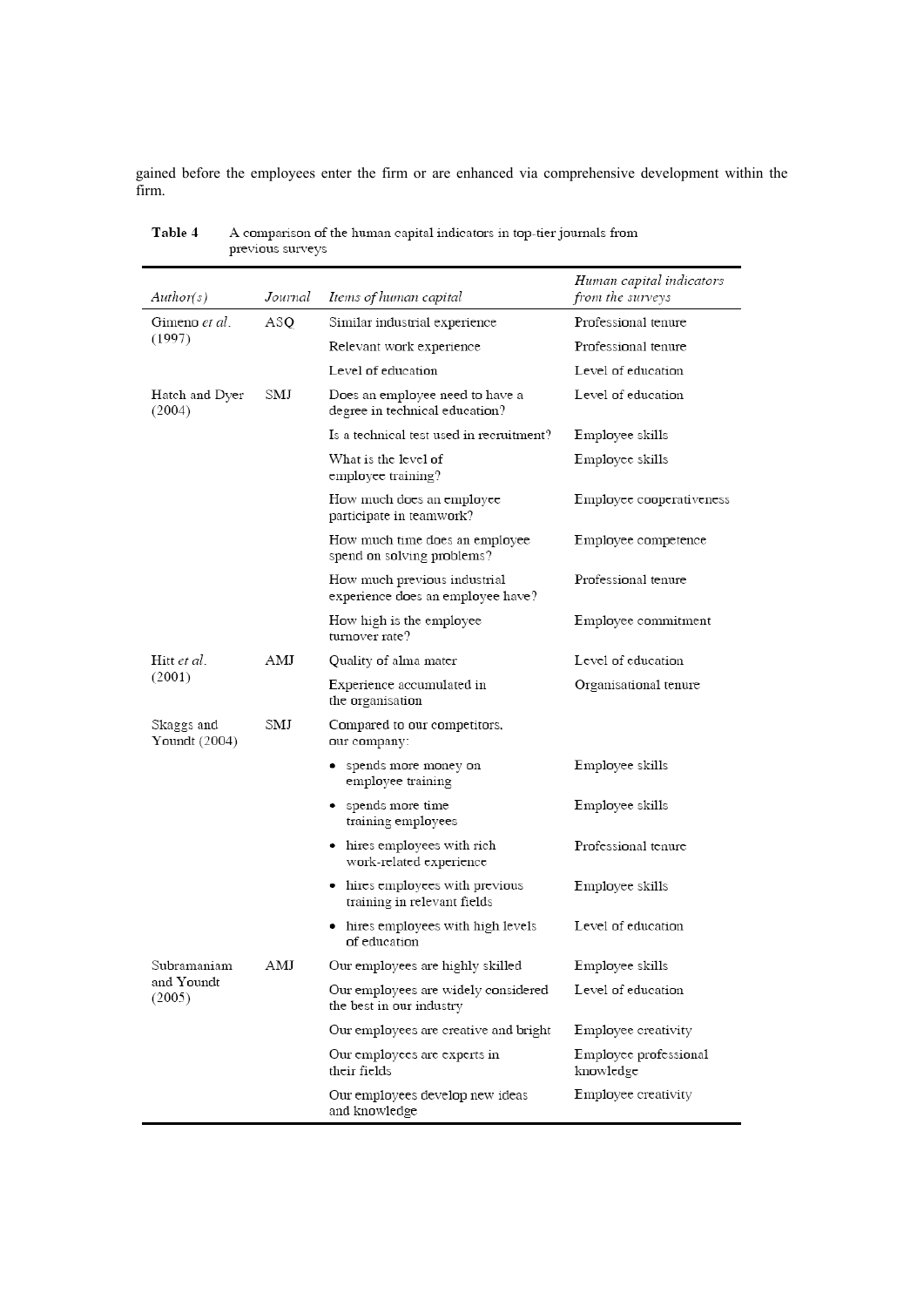| First stage:<br>Applicability survey        | Second stage:<br>Ground approach         | Third stage:<br>Indicators in top-tier<br>journal papers |
|---------------------------------------------|------------------------------------------|----------------------------------------------------------|
| Employee competence                         | Employee competence                      | Employee competence                                      |
| Job accountability                          | Job accountability                       |                                                          |
| Professional tenure                         | Professional tenure                      | Professional tenure                                      |
| Cohesive force of employees                 | Employee commitment                      | Employee commitment                                      |
| Organisation identification                 |                                          |                                                          |
| Employee cooperativeness                    | Employee cooperativeness                 | Employee cooperativeness                                 |
| Leadership skills of the<br>management team | Employee skills                          | Employee skills                                          |
| Job satisfaction                            | Employee creativity                      | <b>Employee</b> creativity                               |
|                                             | Employee professional<br>knowledge       | Employee professional<br>knowledge                       |
| Organisational tenure                       | Communication skills                     | Organisational tenure                                    |
| Level of education                          | Personal characteristics<br>of employees | Level of education                                       |

Table 5 A comparison of the human capital indicators based on the three stages' results

#### Table 6 The linkage of human capital indicators to measurement issues

| Human capital indicator         | Human capital measurement issues          |
|---------------------------------|-------------------------------------------|
| Employee competence             | $Output - what happens$                   |
| Job accountability              | $Output - what happens$                   |
| Professional tenure             | $Input - what is$                         |
| Employee commitment             | $Output - what happens$                   |
| Employee cooperativeness        | $Output - what happens$                   |
| Employee skills                 | $Input - what is, Process - what is done$ |
| Employee creativity             | $Output - what happens$                   |
| Employee professional knowledge | $Input - what is, Process - what is done$ |
| Organisational tenure           | $Input - what is$                         |
| Level of education              | $Input - what is$                         |

# **5 Conclusion**

# *5.1 Establishing down-to-earth human capital indicators for Taiwanese enterprises*

The current study delineates down-to-earth human capital, which are valuable and applicable for Taiwanese firms, through a comprehensive three-stage investigation. In addition, the research findings may guide future reviews of the empirical studies on human capital. This present study found that the human capital indicators that are applicable to enterprises in Taiwan are employee competence, job accountability, professional tenure, employee commitment, employee cooperativeness, employee skills, employee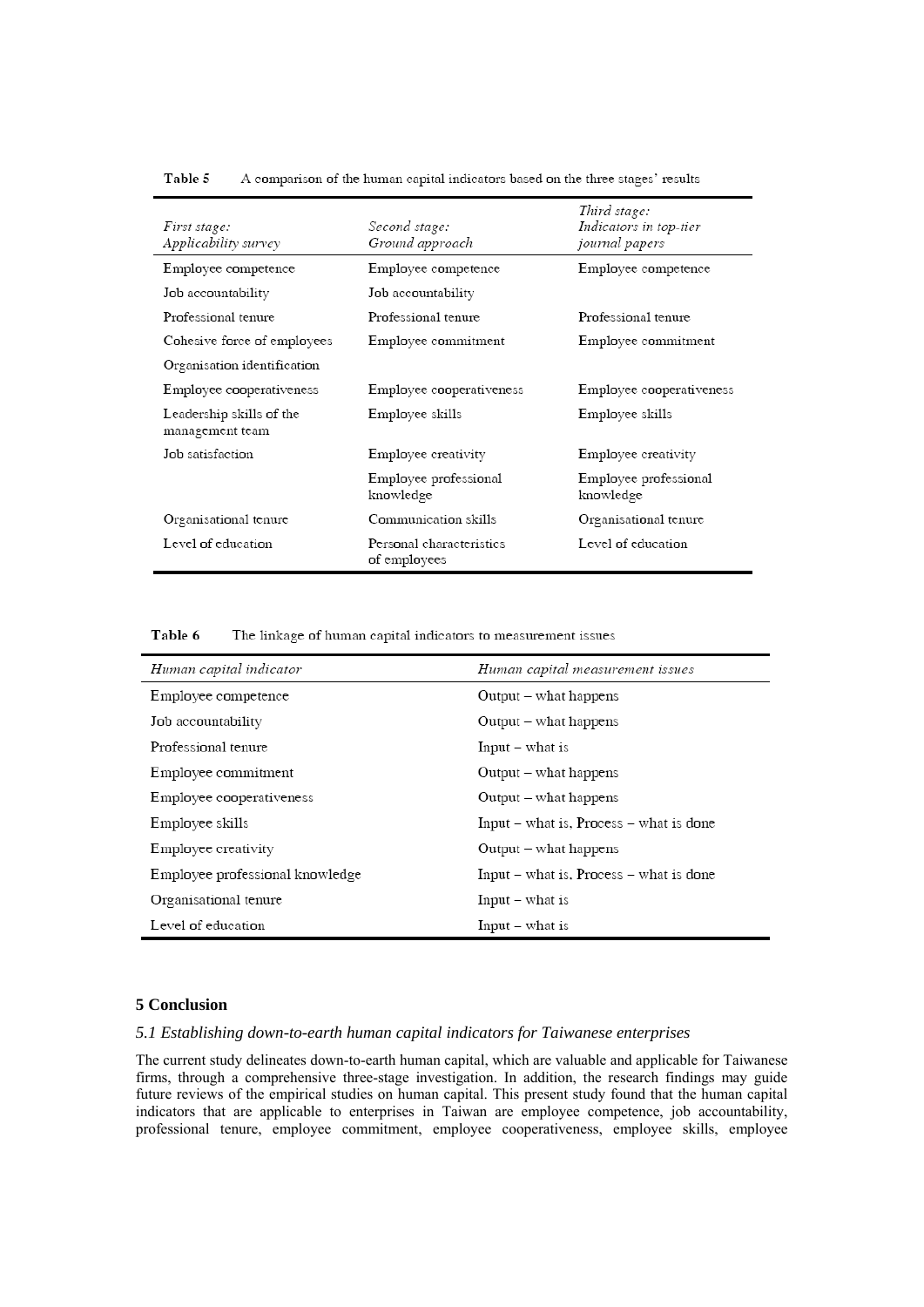creativity, professional knowledge of employees, organisational tenure and the education level of employees.

# *5.2 Developing the input-process-output framework of human capital measurement*

Firms can develop the IPO framework of 'what is', 'what is done' and 'what happens' to measure their own human capital, achieving an integrated and exclusive effectiveness. From these research findings, Taiwan puts more emphasis on the input and output dimensions of human capital, but invests less in the process dimension. This indicates that firms tend to recruit market talent to boost organisational effectiveness. However, the continuous investment and development of human capital is even more beneficial to raise the value of corporations.

Therefore, we suggest that the managers and executives of Taiwanese enterprises further reinforce human resource development practices and continuously cultivate their employees while continuing to recruit high-quality talent and emphasise the economic benefits embedded in human resources.

# *5.3 Integrate industrial and general indicators into bundles of human capital measures*

Besides the examination of the practicable human capital indicators, we explored the variations among the industries. It is reasonable for firms to adopt different bundles of human capital indicators to fit industry characteristics. For example, our results indicate that companies in the service industry take more account of employee creativity. Thereby, the bundles of human capital indicators should contain general and industrial indicators.

General human capital indicators are applicable to organisations in all industries and might include employee personal characteristics of faith and integrity and the job accountability of employees. Industrial human capital indicators should be measured on the industry level. For instance, the financial industry may focus on the professional knowledge of employees, but the cultural and creative industries may consider the execution of creativity as highly important.

In conclusion, we suggest that future research should attempt to measure human capital based on the concept of bundles that contain general and industry-specific indicators. Moreover, the impact on firm performance between general and industry-specific human capital measurement should be investigated.

#### **References**

Baptiste, I. (2001) 'Educating long wolves: pedagogical implications of human capital theory', Adult Education Quarterly, Vol. 51, No. 3, pp.184–201.

Barney, J. (1991) 'Firm resources and sustained competitive advantages', Journal of Management, Vol. 17, No. 1, pp.99–120.

Becker, G.S. (1964) Human Capital, New York: Columbia University Press.

- Bontis, N. (1999) 'Managing organizational knowledge by diagnosing intellectual capital: framing and advancing the state of the field', Int. J. Technology Management, Vol. 18, Nos. 5–8, pp.433–462.
- Bontis, N. and Fitz-enz, J. (2002) 'Intellectual capital ROI: a causal map of human capital antecedents and consequents', Journal of Intellectual Capital, Vol. 3, No. 3, pp.223–247.
- Booth, R. (1998) 'The measurement of intellectual capital', Management Accounting, Vol. 76, No. 10, pp.26–28.

Brooking, A. (1997) 'The management of intellectual capital', Long Range Planning, Vol. 30, No. 3, pp.364–365.

- Brooking, A. and Motta, E. (1996) 'A taxonomy of intellectual capital and a methodology for auditing it', 17th Annual National Business Conference, McMaster University, Hamilton, Canada, pp.24–26.
- Bukh, P.N., Larsen, H.T. and Mouritsen, J. (2001) 'Constructing intellectual capital statements', Scandinavian Journal of Management, Vol. 17, No. 1, pp.87–108.
- Burud, S. and Tumolo, M. (2004) Leveraging the New Human Capital: Adaptive Strategies, Results Achieved and Stories of Transformation, Palo Alto, CA: Davies-Black Publishers.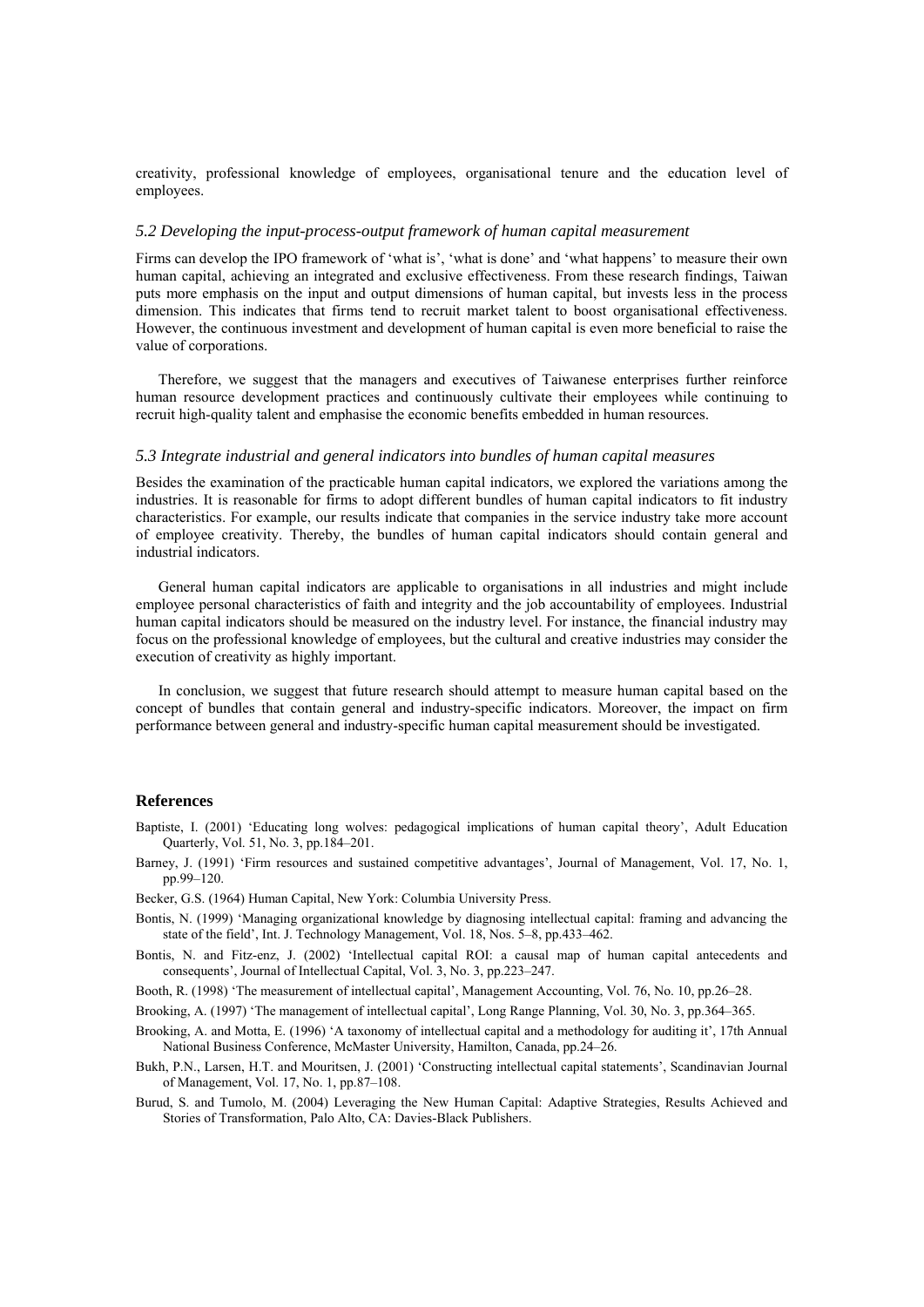- Chen, J., Zhu, Z. and Xie, H.Y. (2004) 'Measuring intellectual capital: a new model and empirical study', Journal of Intellectual Capital, Vol. 5, No. 1, pp.195–212.
- Chen, Y.L. (1999) Accumulation of Human Capital within the Organization The Perspective of Intellectual Capital Management [in Chinese], Graduate School of Human Resource Management, National Central University.
- Davis, H.D. and Noland, B.E. (2002) 'Understanding human capital through multiple disciplines: the educational needs index', Social Indicators Research, Vol. 61, pp.147–174.
- Dzinkowski, R. (2000) 'The measurement and management of intellectual capital: an introduction', Management Accounting, Vol. 78, No. 2, pp.32–36.
- Edvinsson, L. and Malone, M.S. (1997) Intellectual Capital: Realizing Your Company's True Value by Finding Its Hidden Brainpower, New York: HarperBusiness.
- Finkelstein, S. and Hambrick, D. (1996) Strategic Leadership, St. Paul: West.
- Friedman, B., Hatch, J. and Walker, D. (1998) Delivering on the Promise: How to Attract, Manage and Retain Human Capital, New York: Simon and Schuster Inc.
- Gimeno, J., Flota, T.B., Cooper, A.C. and Woo, C.Y. (1997) 'Survival of the fittest? Entrepreneurial human capital and the persistence of underperforming firms', Administrative Science Quarterly, Vol. 42, No. 4, pp.750–783.
- Grantham, C.E., Nichols, L.D. and Schonberner, M. (1997) 'A framework for the management of intellectual capital in the health care industry', Journal of Health Care Finance, Vol. 23, No. 3, pp.1–19.
- Gu, Q.X. and Zhou, Z. (2004) 'Human capital evaluation indicators of domestic enterprise managers study on different views of domestic and foreign enterprises' [in Chinese], http://www.chinahrd.net/zhi\_sk/jt\_page.asp?articleid=37779.
- Hatch, N.W. and Dyer, J.H. (2004) 'Human capital and learning as a source of sustainable competitive advantage', Strategic Management Journal, Vol. 25, No. 12, pp.1155–1178.
- Hitt, M.A., Bierman, L., Shimizu, K. and Kochhar, R. (2001) 'Direct and moderating effects of human capital on strategy and performance in professional service firms: a resource-based perspective', Academy of Management Journal, Vol. 44, No. 1, pp.13–28.
- Hitt, M.A. and Ireland, R.D. (2002) 'The essence of strategic leadership: managing human and social capital', Journal of Leadership & Organizational Studies, Vol. 9, No. 1, pp.3–14.
- Horibe, F. (1999) Managing Knowledge Workers: New Skills and Attitudes to Unlock the Intellectual Capital in Your Organization, Toronto: John Wiley & Sons.
- Hudson, W. (1993) Intellectual Capital: How to Build It, Enhance It, Use It, New York: John Wiley.
- Huselid, M.A. (1995) 'The impact of human resource management practices on turnover, productivity and corporate financial performance', Academy of Management Journal, Vol. 38, pp.635–672.
- Johnson, W.H. (1999) 'An integrated taxonomy of intellectual capital: measuring the stock and flow of intellectual capital components in the firm', Int. J. Technology Management, Vol. 18, Nos. 5–8, pp.562–575.
- Kaplan, R.S. and Norton, D.P. (1997) 'Why does business need a balanced scorecard?', Journal of Cost Management, Vol. 11, No. 3, pp.5–11.
- Knight, D.J. (1999) 'Performance measure for increasing intellectual capital', Strategy & Leadership, Vol. 27, No. 2, pp.22–27.
- Leliaert, P.J.C., Candries, W. and Tilmans, T. (2003) 'Identifying and managing IC: a new classification', Journal of Intellectual Capital, Vol. 4, No. 2, pp.202–214.
- Lepak, D.P. and Snell, S.A. (1999) 'The human resource architecture: toward a theory of human capital allocation and development', Academy of Management Review, Vol. 24, No. 1, pp.31–48.
- Luthans, F., Luthans, K.W. and Luthans, B.C. (2004) 'Positive psychological capital: beyond human and social capital', Business Horizons, Vol. 47, No. 1, pp.45–50.
- Lynn, B.E. (1998) 'Performance evaluation in the new economy: bridging the measurement and evaluation of intellectual capital into the management planning control system', Int. J. Technology Management, Vol. 16, Nos. 1–3, pp.162–176.
- Marr, B., Gary, D. and Neely, A. (2003) 'Why do firms measure their intellectual capital?', Journal of Intellectual Capital, Vol. 4, No. 4, pp.441–464.
- Mincer, J. (1974) Schooling, Experience, and Earnings, New York: Columbia University Press.
- Molyneux, A. (1998) 'IC and the ASCAP: seeking competitive advantage', Australian CAP, Vol. 68, No. 5, pp.27–28.
- Mouritsen, J. (1998) 'Driving growth: economic value added versus intellectual capital', Management Accounting Research, Vol. 9, No. 4, pp.461–483.
- Nelson, R. and Winter, S. (1982) An Evolutionary Theory of Economic Change, Cambridge, MA: Belknap Press.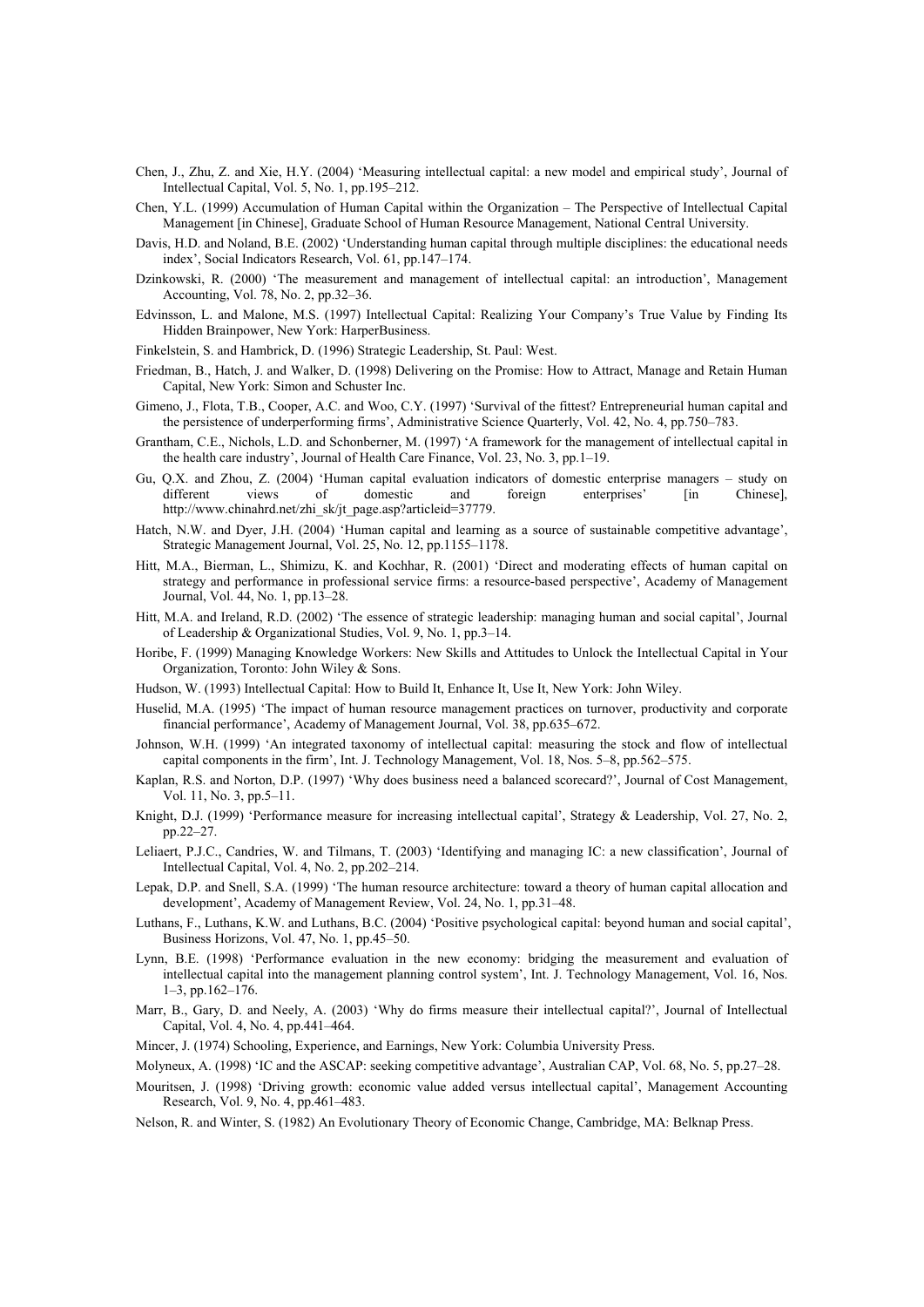- Pennings, J.M., Lee, K. and Witteloostuijn, A.V. (1998) 'Human capital, social capital and firm dissolution', Academy of Management Journal, Vol. 41, pp.425–440.
- Pfeffer, J. (1994) Competitive Advantage Through People: Unleashing the Power of the Workforce, Boston: Harvard Business School Press.
- Podsakoff, P.M., MacKenzie, S.B., Bachrach, D.G. and Podsakoff, N.P. (2005) 'The influence of management journals in the 1980s and 1990s', Strategic Management Journal, Vol. 26, No. 5, pp.473–488.
- Roberts, R. and Hirsch, P. (2005) 'Evolution and revolution in the twenty-first century: revolutionary new rules for organizations and managing human resource', in M. Losey, S. Meisinger and D. Ulrich (Eds.) The Future of Human Resource Management, Virginia: John Wiley & Sons, pp.134–143.
- Roos, J., Roos, G., Dragonetti, N.C. and Edvinsson, L. (1997) Intellectual Capital: Navigating in the New Business Landscape, London: Macmillan Business.
- Roos, J., Roos, G., Edvinsson, L. and Dragonetti, N.C. (1998) Intellectual Capital: Navigating in the New Business Landscape, New York: New York University Press.
- Saint-Onge, H. (1996) 'Tacit knowledge: the key to the strategic alignment of intellectual capital', Strategy & Leadership, Vol. 24, No. 2, pp.10–14.
- Sandberg, J. (2000) 'Understanding human competence at work: an interpretative approach', Academy of Management Journal, Vol. 43, pp.9–25.
- Schultz, T.W. (1961) 'Investments in human capital', American Economic Review, Vol. 51, March, pp.1–17.
- Skaggs, B.C. and Youndt, M.A. (2004) 'Strategic positioning, human capital, and performance in service organization: a customer interaction approach', Strategic Management Journal, Vol. 25, No. 1, pp.85–99.
- Stewart, T.A. (1997) Intellectual Capital: The New Wealth of Organizations, New York: Doubleday.
- Subramaniam, M. and Youndt, M.A. (2005) 'The influence of intellectual capital on the types of innovative capabilities', Academy of Management Journal, Vol. 48, No. 3, pp.450–463.
- Sveiby, K.E. (1997) The New Organizational Wealth: Managing and Measuring Knowledge-based Assets, San Francisco, CA: Berrett-Koehler Publishers.
- Tomer, J. (1999) The Human Firm: A Socio-economic Analysis of Its Behavior and Potential in a New Economic Age, New York: Routledge.
- Ulrich, D. (1998) 'Intellectual capital = competence  $\times$  commitment', Sloan Management Review, Winter, pp.15–26.
- Van Buren, M.E. (1999) 'A yardstick for knowledge management', Training & Development, May, pp.71–78.
- Wernerfelt, B. (1984) 'A resource-based view of the firm', Strategic Management Journal, Vol. 5, No. 2, pp.171–180.
- Wright, P.M., Smart, D.L. and Mcmahon, G.C. (1995) 'Matches between human resource and strategy among NCAA basketball teams', Academy of Management Journal, Vol. 38, pp.1052–1074.
- Wright, P.M. and Snell, S.A. (1991) 'Toward an integrated view of strategic human resource management', Human Resource Management Review, Vol. 1, pp.203–225.
- Wu, S.H. (2000) Intellectual Capital Research Project [in Chinese], Institute for Information Industry.

# **Note**

1 These indicators were synthesised and drawn from the studies of Bontis (1999), Bontis and Fitz-enz (2002), Bukh et al. (2001), Dzinkowski (2000), Edvinsson and Malone (1997), Gu and Zhou (2004), Knight (1999), Roos et al. (1997), Stewart (1997), Sveiby (1997), Van Buren (1999) and Wu (2000).

#### **Appendix**

*The survey items on the applicability of human capital indicators* 

Average training hours per employee in the three most recent years

Average amount of professional certifications per employee

Average years in organisation per employee (organisational tenure)

Average years of professional areas per employee (professional tenure)

Average age of employees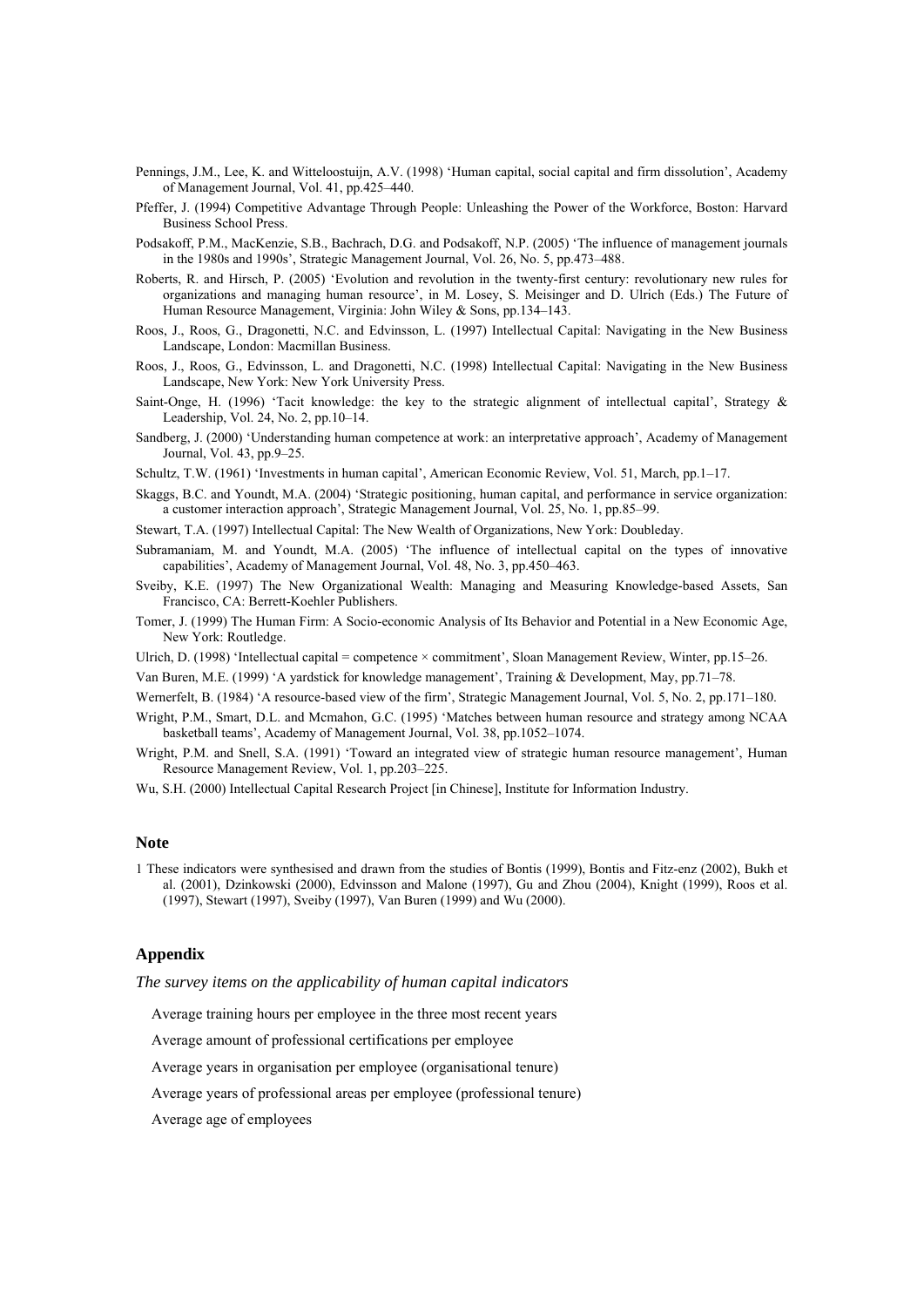Education level of employees

- Total number of employees
- Average employee tunover rate in the three most recent years
- Average rate of employee retention in the three most recent years
- Average amount of new ideas for new products proposed in the three most recent years

Average amount of new ideas for new products that were accepted in the three most recent years

- Total annual training and education expenses
- Total annual personnel expenses
- Total company sales in the last year
- Average salary of employees
- Average salary of managers
- Average sick leave per year
- Average employee attendance each year
- Average overtime per week
- Compare the staff salaries of your company to similar businesses
- Have a complete recruitment plan in your company
- Invest in employee training expenditures
- Have complete training programmes for employees in your company
- Added value of each employee (surplus/number of employees)
- Ratio of new employees with less than two years of experience
- The industry's opinion of the company's employees
- Employee departure will cause great impact on the organisation
- Your company is attractive to employees with high potential

The survey items on the applicability of human capital indicators (continued)

- Level of employees' proposals being realised Employee creativity Your company has an innovative culture Informal interaction among employees Social ability of employees Frequency of messaging among employees Level of learning orientation of employees Your company has a learning culture Employee voices are heard well Rate of employee participation in company activities
- Level of voluntary extension of work time